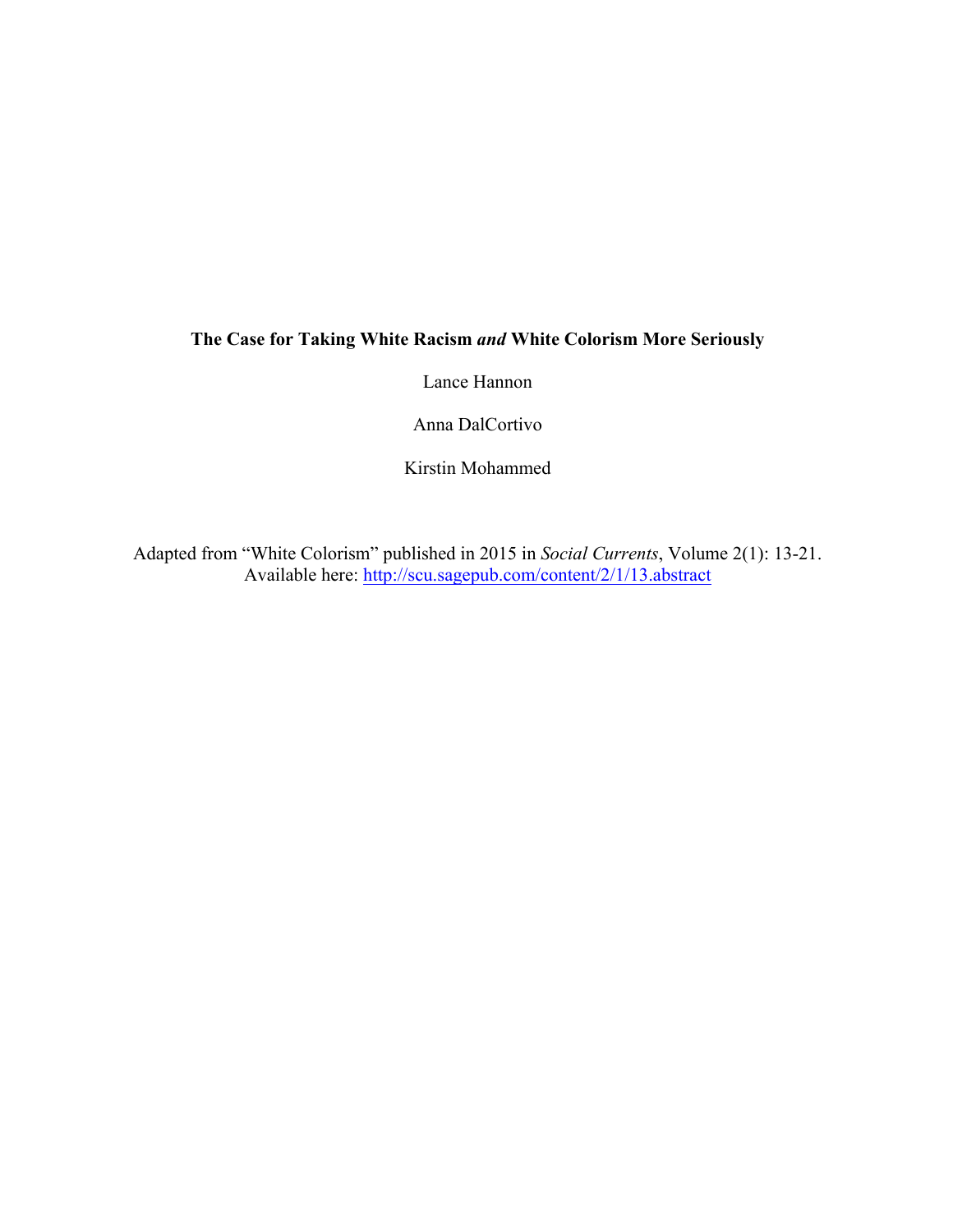#### **The Case for Taking White Racism** *and* **White Colorism More Seriously**

Perhaps reflecting a desire to emphasize the enduring power of rigidly constructed racial categories, sociology has tended to downplay the importance of within-category variation in skin tone. Similarly, in popular media, "colorism," or discrimination based on skin lightness, is rarely mentioned. When colorism is discussed, it is almost exclusively framed in terms of intraracial "black-on-black" discrimination. In line with arguments highlighting the centrality of white racism, the present paper contends that it is important for researchers to give unique attention to white colorism. Using data from the 2012 American National Election Study, an example is presented on white interviewers' perceptions of minority respondent skin tone and intelligence. Results from a variety of statistical analyses indicate that African American and Latina/o respondents perceived to have light skin are significantly more likely to be seen by whites as intelligent. The paper concludes that a full accounting of white hegemony requires an acknowledgment of both white racism and white colorism.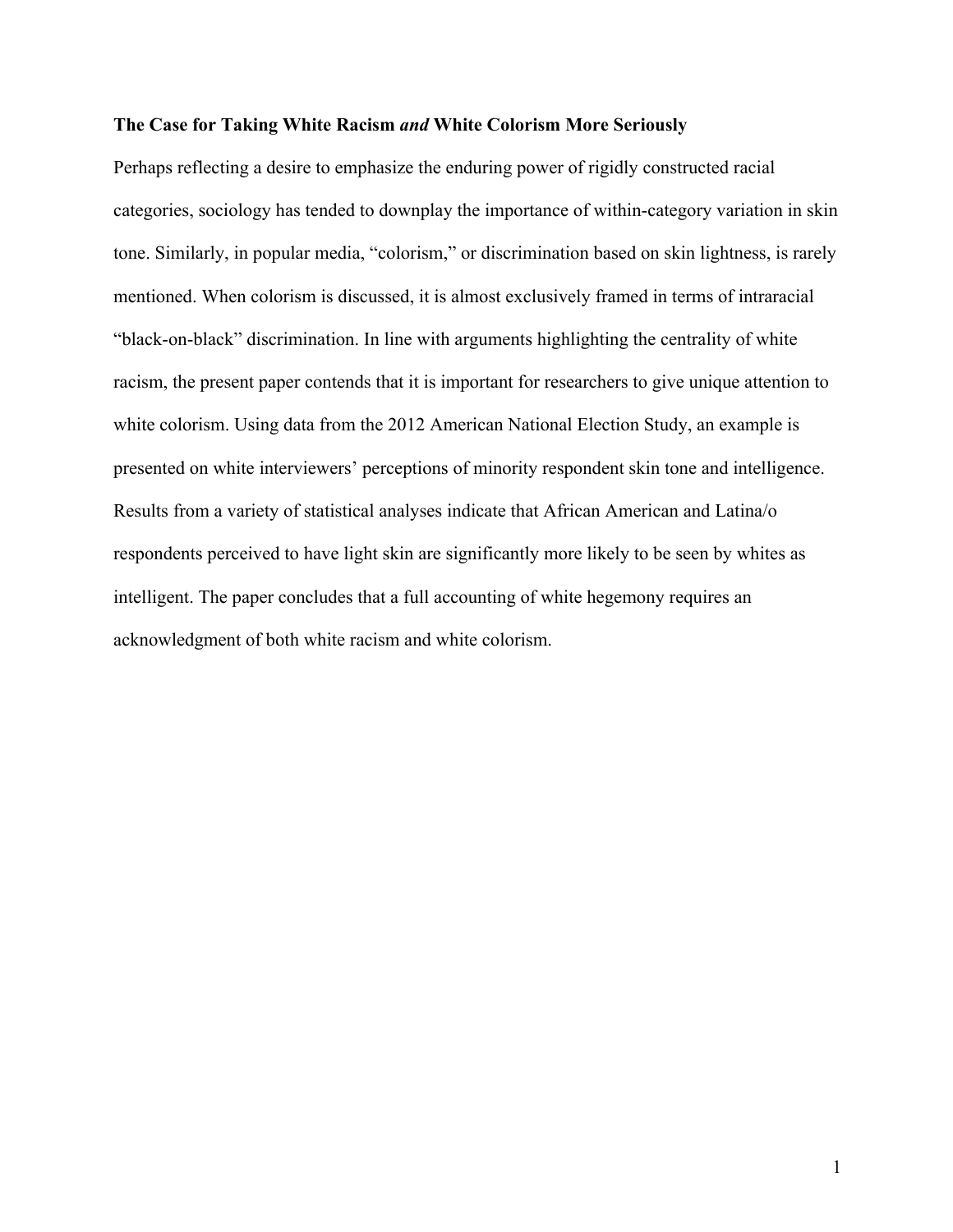The term "white racism" is now an integral part of sociological discourse. Popularized by Joe Feagin, Hernan Vera, and Pinar Batur (2001), the terminology helps draw attention to the fact that not all prejudices are created equal. Historical and institutionalized power dynamics matter for the large-scale consequences of bigotry and thus it is problematic to implicitly (or explicitly) equate the racist beliefs and actions of whites with the prejudicial attitudes of other racial groups. As Feagin, Vera, and Batur (2001:3) note about this false equivalency, "Black racism would require not only a widely accepted racist ideology directed at whites, but also the power to systematically exclude whites from opportunities and rewards in major economic, cultural and political institutions."

The present paper argues that this logic should be extended to sociological analysis of discrimination based on continuous variation in skin lightness or "colorism." In the case of colorism, however, the problem is not simply the tacit suggestion that all racial and ethnic groups are equally guilty of intolerance and discrimination. The problem is much deeper, as shown by discussions of colorism in the popular press focusing almost exclusively on preferences for light skin among minority group members and framing racism as *inter*- and colorism as *intra*-racial discrimination. Moreover, rarely is there any acknowledgment of the historical origin of withinrace colorism or its potential role in maintaining white hegemony.

In contrast, most of the social science research on colorism provides a more complex picture by explicitly noting that skin tone discrimination within the African American community is likely an adaptation to the long history of tone-based exclusionary practices by whites (Burton, Bonilla-Silva, Ray, Buckelew, and Freeman 2010; Gans 2012; Hagiwara, Kashy and Cesario 2012; Harrison 2010; Hochschild and Weaver 2007; Hunter 2005; Keith and Herring 1991; Monroe 2013; Nakano-Glenn 2009; Vedantam 2010). In a well-cited study in this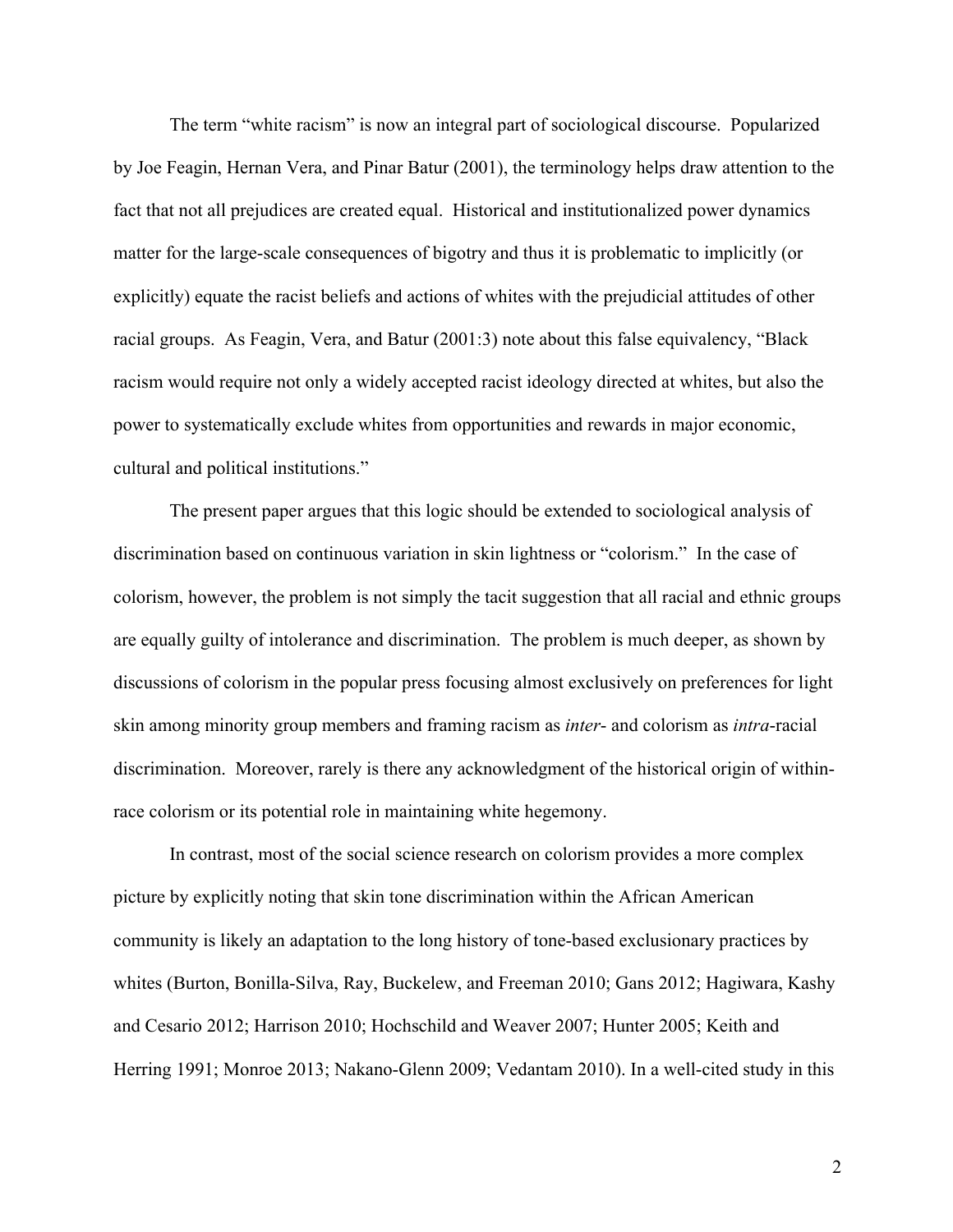area, Keith Maddox and Stephanie Gray (2002) employed a sample of 40 African American and 42 white students from an introductory psychology class to assess the stereotypes associated with skin tone for African Americans. The results from a mixed model ANOVA analysis indicated that for both black and white study participants there was a significant tendency to apply more negative stereotypes to African Americans with darker skin relative to African Americans with lighter skin. Of particular relevance for the current study, darker-skinned African Americans were less likely to be seen as intelligent. Maddox and Gray (2002:257) concluded that their results "provide strong support for the hypothesis that both Black and White participants are aware of a cultural distinction between light- and dark-skinned Blacks."

Still, while social science research on colorism has frequently included whites in the overall sample, there is very little research with a dedicated focus on white prejudice regarding skin lightness. Furthermore, at the time of this writing, there are no sociological studies explicitly centered on white colorism. At one level, the lack of sociological research in this area is surprising given sociology's general insistence on prioritizing the interrogation of white privilege and white racism. However, on another level, the general lack of attention to white colorism in sociology makes sense given (1) sociology's emphasis on racial categorization as a master status in the U.S. and (2) methodological concerns about the ability of whites to perceive differences in skin darkness among non-whites (Hannon and DeFina 2014; Hill 2002a).

For example, consider Aaron Gullickson's (2004) hypothesis about a potential decline in the impact of skin tone on stratification outcomes in the U.S. in the post-civil rights era. Gullickson (2004:22) notes, "Integration may have been more beneficial to darker-skinned blacks because it generated new white gatekeepers of opportunity who, while not race-blind, may have been largely tone-blind." Thus, the argument is that colorism was more of an issue in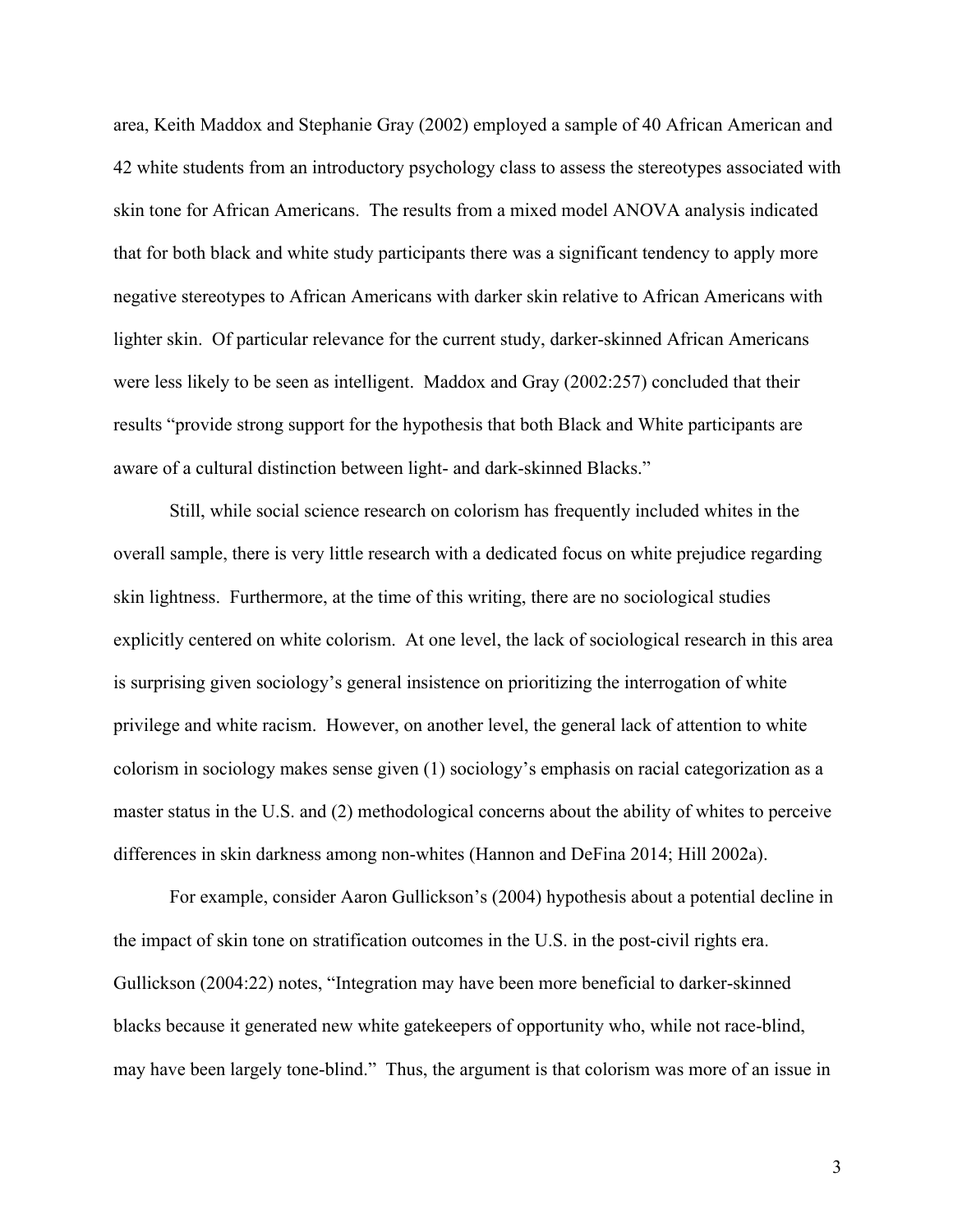an earlier era of segregation where, for example, black workers were more likely to be solely hired by black managers. Gullickson's argument further implies that white people in positions of power are guided by racial prejudices but are not significantly guided by biases associated with skin tone because they do not differentiate between light-skinned and dark-skinned blacks.

The present paper argues that while it is certainly true that race is a master status in the U.S. and African Americans are likely better able to distinguish nuanced variation in African American skin tone than whites, neither point constitutes an acceptable justification for ignoring or downplaying white colorism.

# **Racism vs. colorism?**

An argument can be made that discussions of colorism detract from the more central issue of racism. A key component of this argument is the notion that the effect of racial category is so strong that any influence that within-group differences in skin lightness might have would be miniscule in comparison. Discussing such weak effects for the sake of completeness might dilute the more important message regarding racism's powerful impact. Along these lines, Jennifer Hochschild (2012) notes a tension between "lumpers" and "splitters." While splitters argue for the need to examine the totality of white privilege through the lens of colorism, lumpers argue that dividing broad categories up in the name of specificity limits the ability to communicate crucial information that is more easily seen when people are grouped together. Ultimately, Hochschild (2012:4) concludes that for most of U.S. history, traditional operationalizations of race have led to appropriately broad generalizations. However, in the 21<sup>st</sup> century various demographic and cultural shifts, especially related to Latino/a immigration and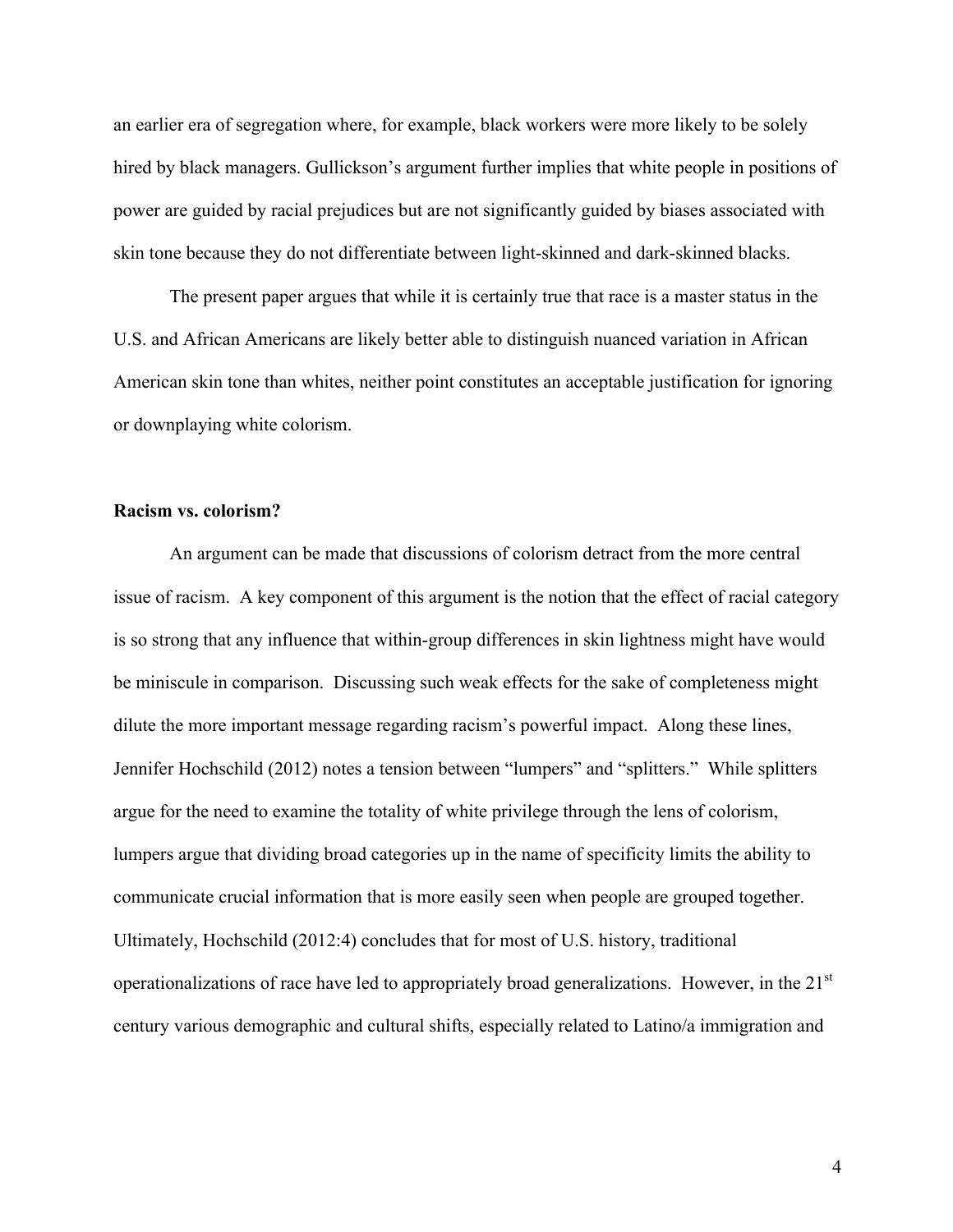multi-racial identification, tip the balance of utility towards greater specificity and the need for heightened attention to colorism.

Eduardo Bonilla-Silva (2009) makes a similar argument regarding the importance of recent demographic shifts in the U.S. for an emerging racial hierarchy where variation in skin lightness plays a crucial role. Bonilla-Silva (2003:352) refers to this evolving hierarchy as the "Latin Americanization of Whiteness in the United States," and notes "preference for people who are light-skinned will become a more important factor in all kinds of social transactions."

Critics might respond that the likelihood of this new order coming into being is conditioned on the ability of non-Hispanic whites to perceive variation in skin shade among racial and ethnic minorities, and social science research has consistently demonstrated an "outgroup homogeneity effect" when it comes to recognizing the unique facial features of non-group members. For example, Mark Hill (2002a) analyzed the influence of interviewer race on skin color classification in the 1992-1994 Multi-city Study of Urban Inequality and found that, relative to African American interviewers, white interviewers perceived less variation in the skin tones of African American respondents. More specifically, Hill noted that the variance associated with the skin tone measure was 12% higher for African American interviewers compared to white interviewers, a statistically significant difference. Still, it is important to recognize that Hill's study and more recent research (Hannon and DeFina 2014) does not actually report that whites are "largely tone-blind" as suggested by Gullickson (2004:22), just that assessments of skin tone exhibit somewhat less variation when the interviewer and respondent are of different races.

Moreover, as noted earlier, study after study utilizing cross-race observation of skin tone data has demonstrated statistically significant skin tone effects *despite* this methodological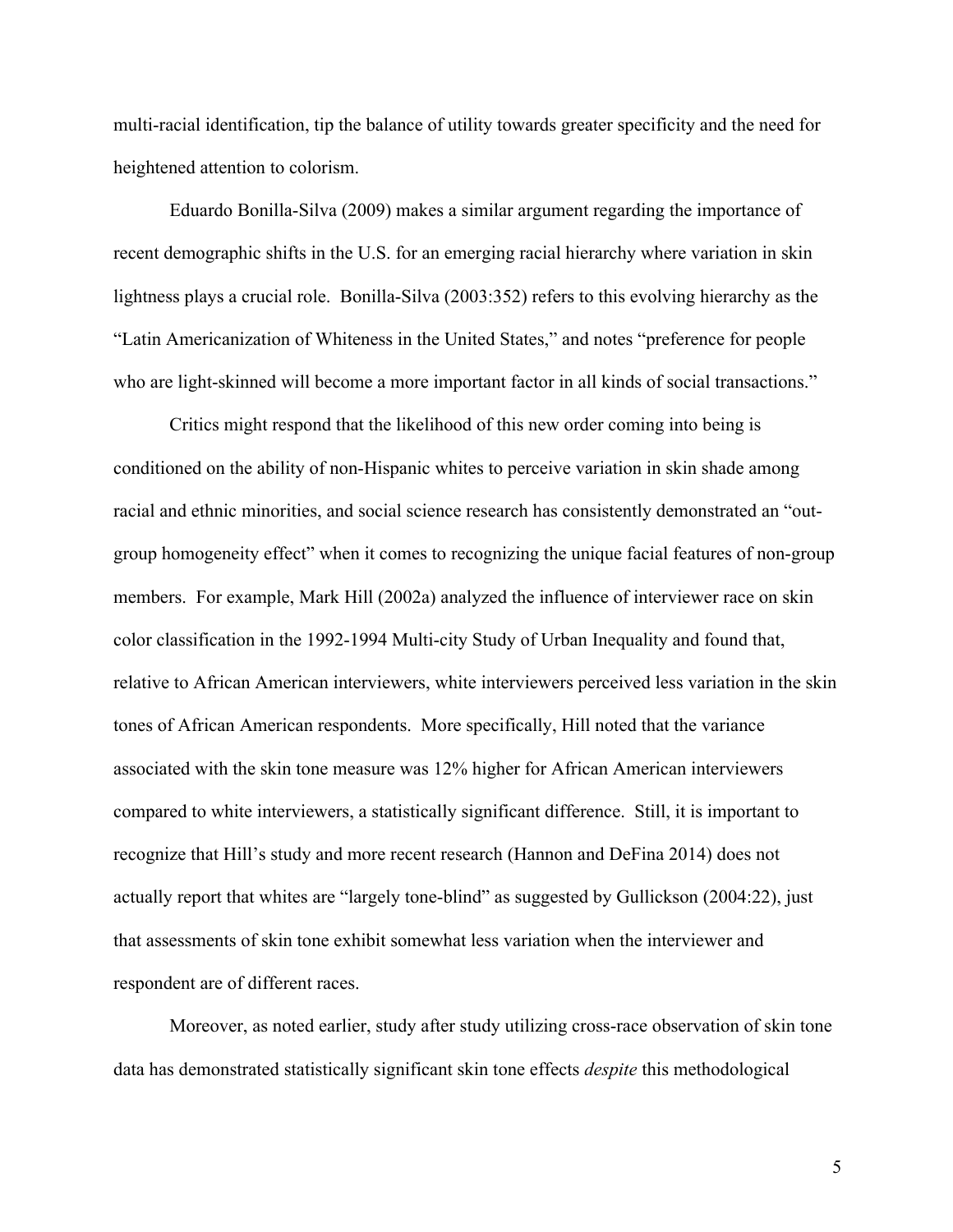limitation. In addition, the results from these studies are more than just statistically significant; they are substantively significant. For example, Arthur Goldsmith, Darrick Hamilton and Sandy Darity (2006) show that the intra-racial wage gap between light and dark-skinned African Americans is nearly the same magnitude as the inter-racial gap between African Americans and whites. Given that whites are far more likely to hold positions of power in the labor market, it is highly unlikely that such a significant wage penalty is solely a product of colorism in the African American community.

In sum, while it is true that the impact of race on social outcomes is powerful, and that whites have a somewhat limited ability to discern differences in non-white skin shade, the effects of colorism by white gatekeepers appear nonetheless very pronounced. Therefore, ignoring colorism in order to provide a more easily communicated assessment of racism can lead to a substantial underestimation of white privilege. Moreover, as Edward Telles (2012) and others have argued, recognizing that continuous variation in skin tone matters does not necessarily diminish the role of race, as the two concepts overlap both empirically and rhetorically. As Janice Inniss (2010) succinctly put it, "Given the importance of race--skin color--in the larger society, why would gradations of color *not* be important?" Colorism and racism in the U.S. are intrinsically linked in that they share the same historical roots and white hegemony is central to both.

To further illustrate the potential magnitude of white colorism's impact and to provide an example of the type of research that sociologists might concern themselves with in the future, the current study asks whether non-Hispanic white interviewers evaluate the intelligence of African American and Latino/a respondents differently depending on perception of the respondent's skin tone. The analyses make use of recent additions to the American National Election Study.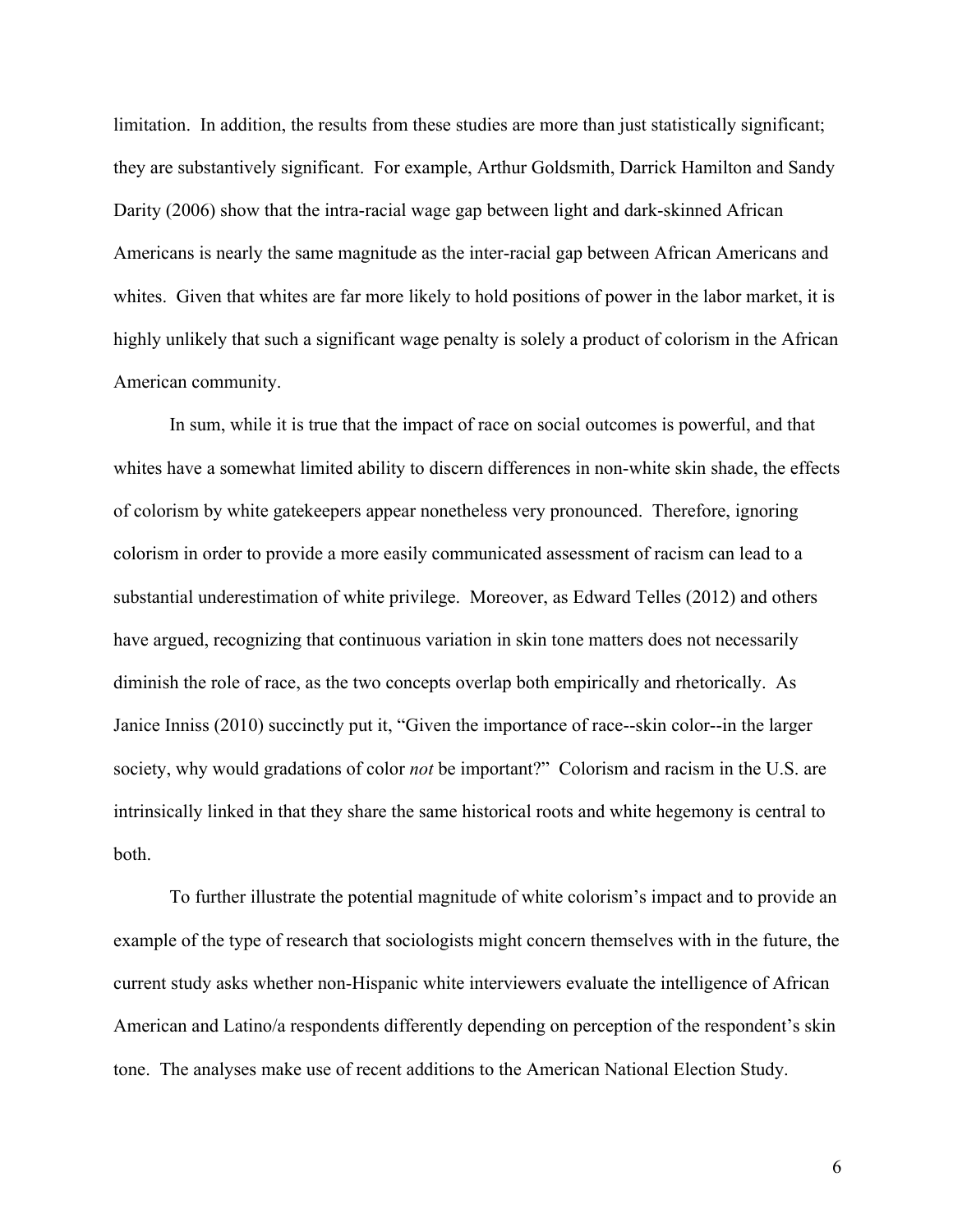## **Data and variables**

One of the most widely used social science datasets, the face-to-face American National Election Study offers a plethora of variables of interest, not just to political scientists, but also to sociologists, psychologists, economists, and others. There are two unique features of the survey that enable the current analysis: a measure of perceived intelligence and a measure of perceived skin tone (with a color palette guide) where interviewers were required to rate respondents at the end of the survey. Given that the American National Election Study has many questions concerning U.S. politics, it is perhaps unsurprising that interviewers were asked to assess the respondent's apparent knowledge of political matters. But, one remarkable element of the survey is that it also includes an item that directly asks interviewers to state their assessment of the respondent's intelligence. More specifically, interviewers evaluated the respondent's "apparent intelligence" on a 5-point scale, coded here as: (1) Very Low, (2) Fairly Low, (3) Average, (4) Fairly High, and (5) Very High. Although survey interviewers obviously have no distinct qualifications to evaluate an individual's overall intelligence, interviewers were not allowed to opt out by saying that they did not have enough information to judge. Thus, the question can be seen as tapping into deep prejudices, especially when factors like respondent educational attainment are held constant.

The total sample includes 240 individuals who self-identified as African American or Latino/a in the survey and were interviewed by a person identifying as Non-Hispanic white. Not surprisingly, given that a low intelligence label is a strong pejorative, most of the variation in perceived intelligence was between the average and high categories. Also, in line with previous results, respondents were perceived to cover the entire spectrum of possible skin tones (from 1 to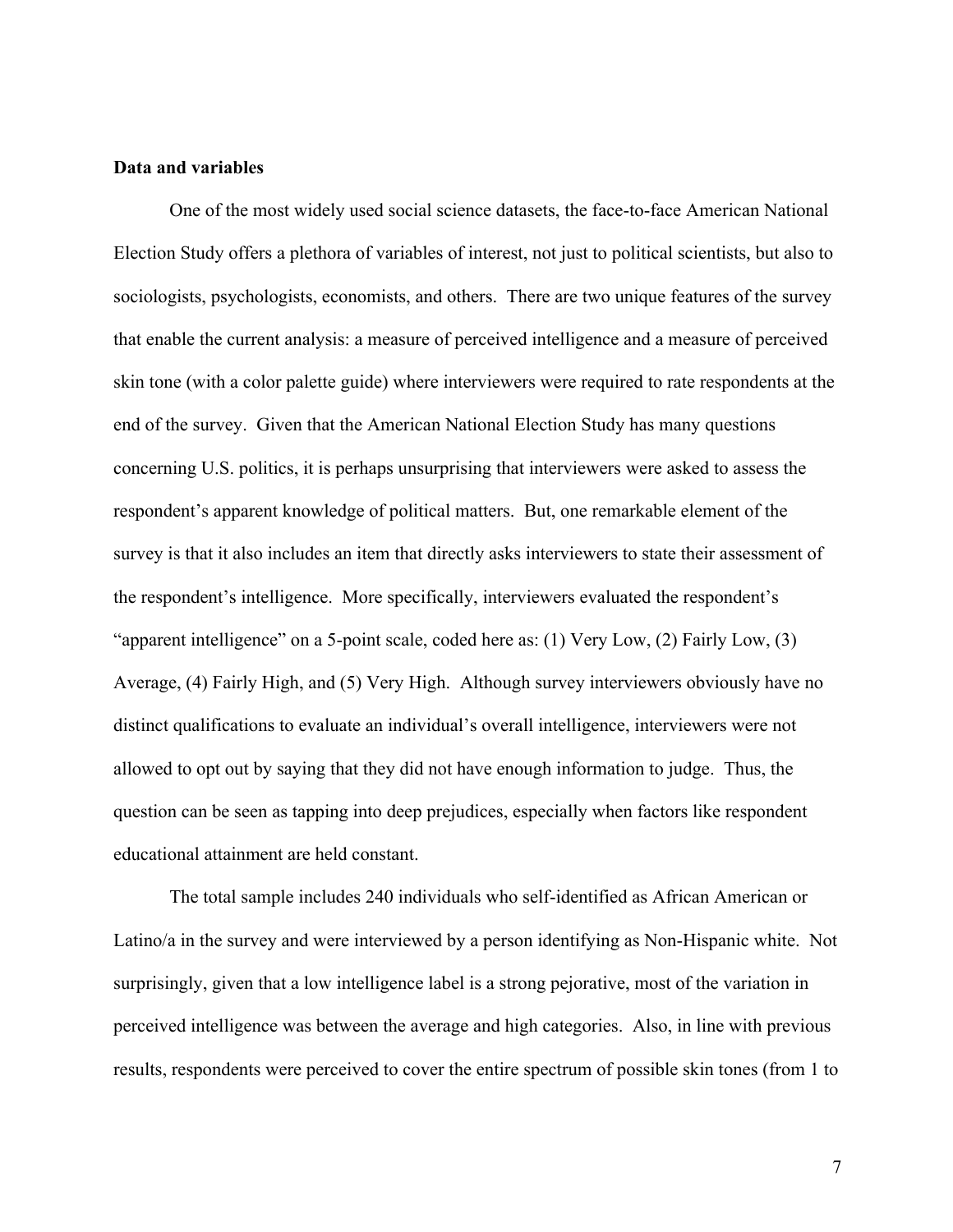10) in both the African American and Latino/a samples. Complete description of the data and variables can be found at http://www.electionstudies.org.

As Villarreal (2012:500) has argued, it would be "rather naïve to assume that because interviewers are given a sheet with a color palette" skin tone assessments will be "objective." Indeed, it is important to note that the present analysis utilizes the 10-point skin tone scale (Massey and Martin 2003) not as an objective measure of respondent skin darkness, but rather as a measure of interviewer *perception* of respondent complexion. Ultimately, the research question explored here is whether appraisals of respondent skin tone by white interviewers are related to their appraisals of respondent intelligence. To simplify presentation, appraised skin tone is collapsed into light (1-3), medium (4-7), and dark (8-10), and appraised intelligence is collapsed into above average (4-5) and not above average (1-3).

### **Results**

Table 1 summarizes how perceived skin tone is related to the probability that African American and Latino respondents will be viewed as having above average intelligence by white interviewers. As can be seen, respondents deemed to be light skinned were more than twice as likely to be assessed as above average in intelligence compared to those deemed to have dark skin (55% versus 23%). While the percentages displayed in Table 1 are based on the combined sample of Latinos and African Americans, the general relationship between skin lightness and intelligence appraisal could also be seen for both groups separately. For example, while 63% of African American respondents considered light skinned were rated above average in intelligence only 31% of those not viewed as light skinned were judged as particularly intelligent.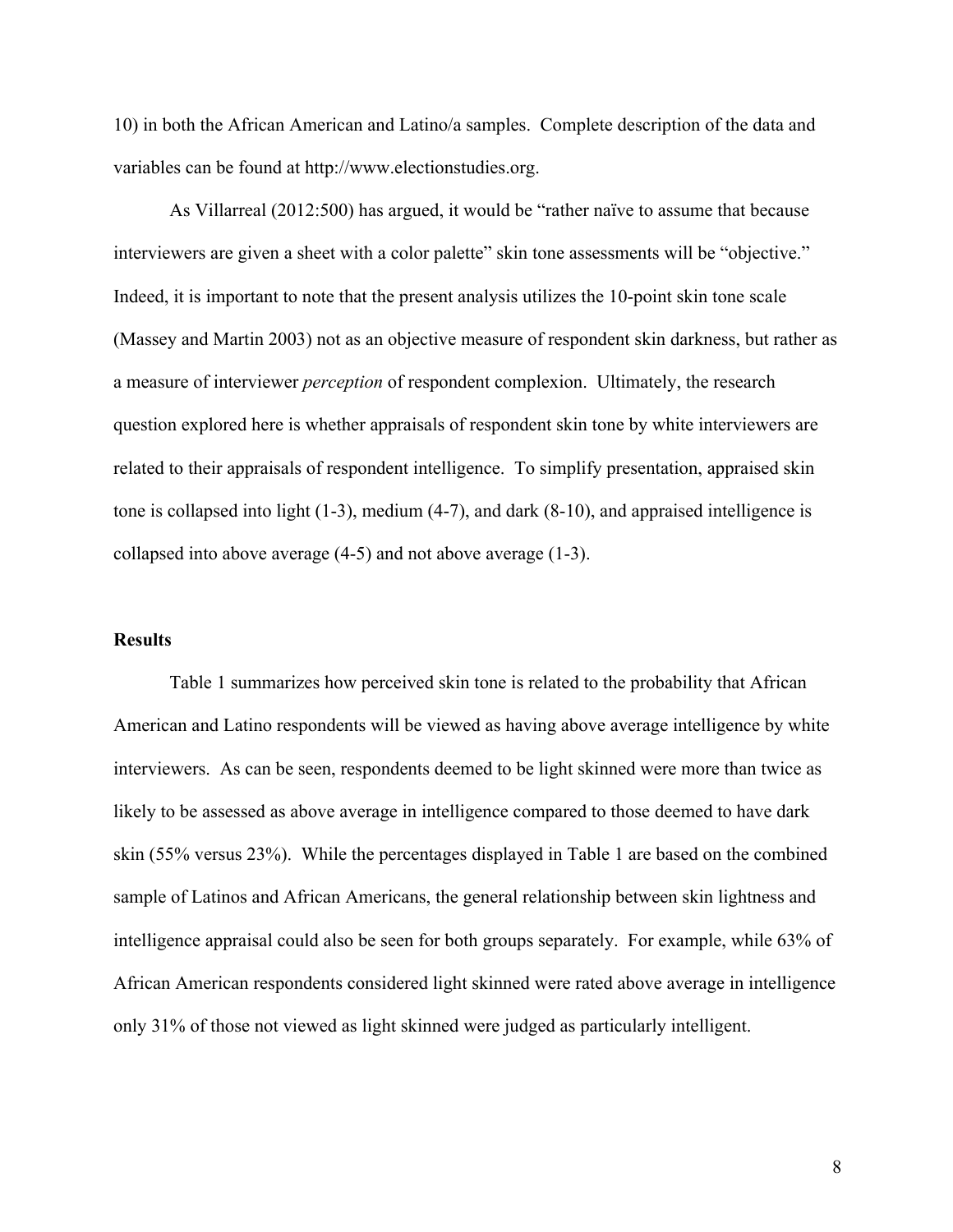| Interviewer Perception of<br>Respondents' Skin Tone | Respondents Seen as<br>Intelligent |
|-----------------------------------------------------|------------------------------------|
| Light (sample size= $47$ )                          | 55%                                |
| Medium (sample size= $150$ )                        | 34%                                |
| Dark (sample size=43)                               | 23%                                |

**Table 1. Skin Tone and the Percentage of Black and Latino Respondents Perceived by White Interviewers to be Above Average in Intelligence**

*Note:* The source is the 2012 American National Election Study.

Table 2 replicates the procedure used to produce Table 1 but focuses on a subsample of African American and Latino respondents that have earned a bachelor's degree as their highest level of educational attainment. Unsurprisingly, interviewers were more likely to assess respondents as having high intelligence in this highly educated sample. Still, skin tone continued to influence interviewer judgments for this select group; a larger percentage of those considered light skinned were thought of as intelligent relative to those considered dark skinned (86% versus 50%). The same pattern emerged for other subsamples based on educational experience. For example, focusing exclusively on African American and Latino respondents whose highest educational credential was a high school diploma or equivalent, 47% of respondents deemed light skinned were also deemed more intelligent than average, while only 21% of respondents perceived to be non-light skinned were perceived to be intelligent. That skin tone still matters after taking educational background into account suggests that the results do not simply reflect the empirical reality of skin tone stratification in educational opportunities for African Americans and Latinos. Instead, the findings tell us about an important potential source of that reality; white observers can look at two identically qualified minorities and assess the one perceived as lighter-skinned as more intelligent.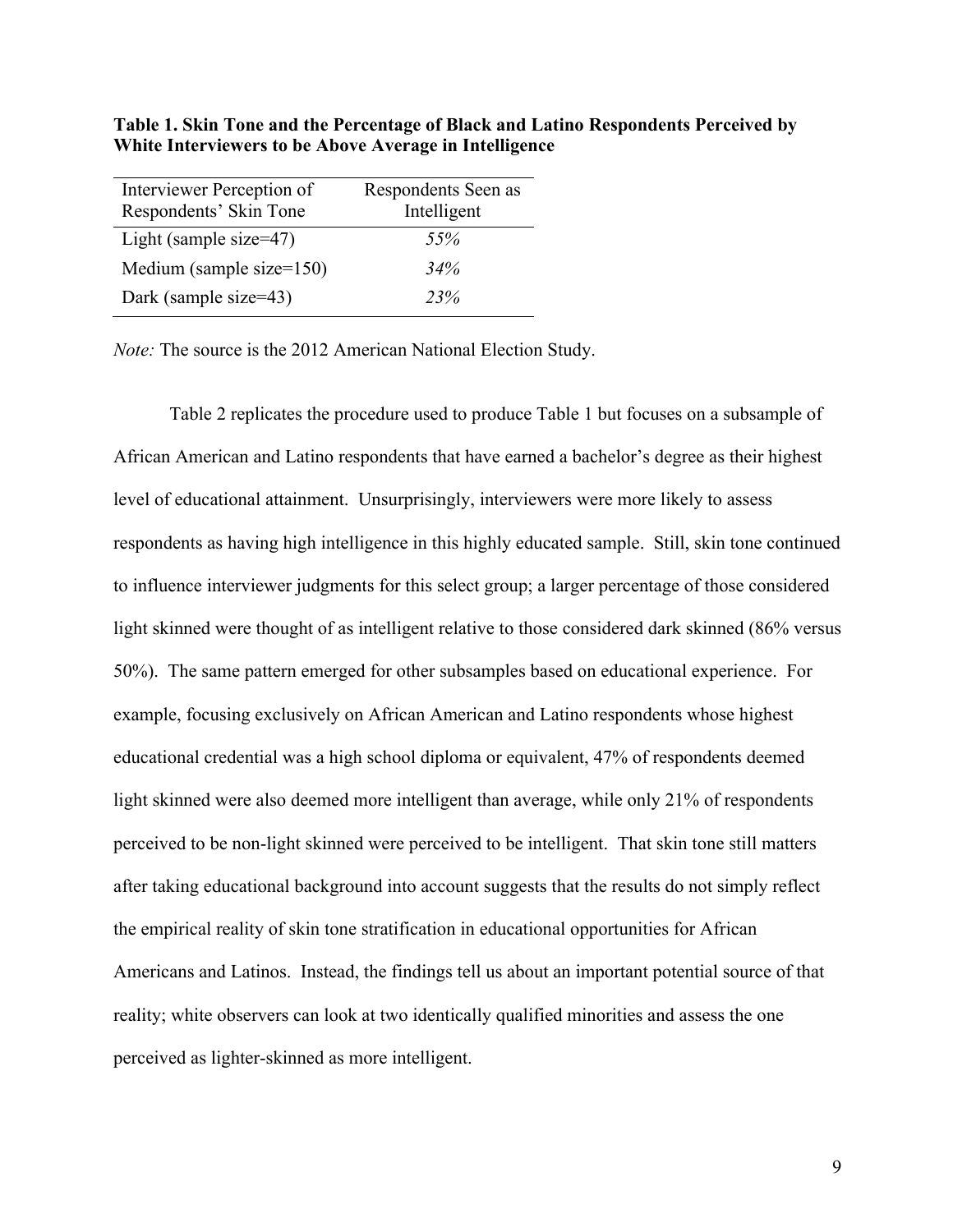**Table 2. Skin Tone and the Percentage of Black and Latino Respondents with Bachelor's Degrees Perceived by White Interviewers to be Above Average in Intelligence**

| Interviewer Perception of<br>Respondents' Skin Tone | Respondents Seen as<br>Intelligent |
|-----------------------------------------------------|------------------------------------|
| Light (sample size=7)                               | 86%                                |
| Medium (sample size= $15$ )                         | 67%                                |
| Dark (sample size=4)                                | 50%                                |

*Note:* The source is the 2012 American National Election Study.

Future research can improve on these analyses by employing a larger and broader sample and an experimental/audit design that would allow the researcher to better discern the causal direction of the relationship between perceived skin tone and perceived intelligence. While the current study assumes that observers assess the physical characteristics of others before judging their intelligence, some recent research in psychology suggests that perceptions of intelligence can drive how we see a person's skin color (Ben-Zeev et al. 2014).

# **Conclusion: What are the consequences of ignoring white colorism?**

The results of the present study indicated that African Americans and Latinos deemed to have lighter skin tones are significantly more likely to be seen as intelligent by white interviewers. Importantly, the effects of skin tone on intelligence assessment were independent of respondent education level, as well as vocabulary test score, political knowledge assessment and several other factors (see Hannon 2015). The findings suggest that white prejudicial attitudes related to skin tone could create substantially unequal access to economic, social, and cultural resources.

For example, if white adults have a tendency to equate lighter skin with intelligence, this may impact the level of expectations white teachers and other school authorities have for certain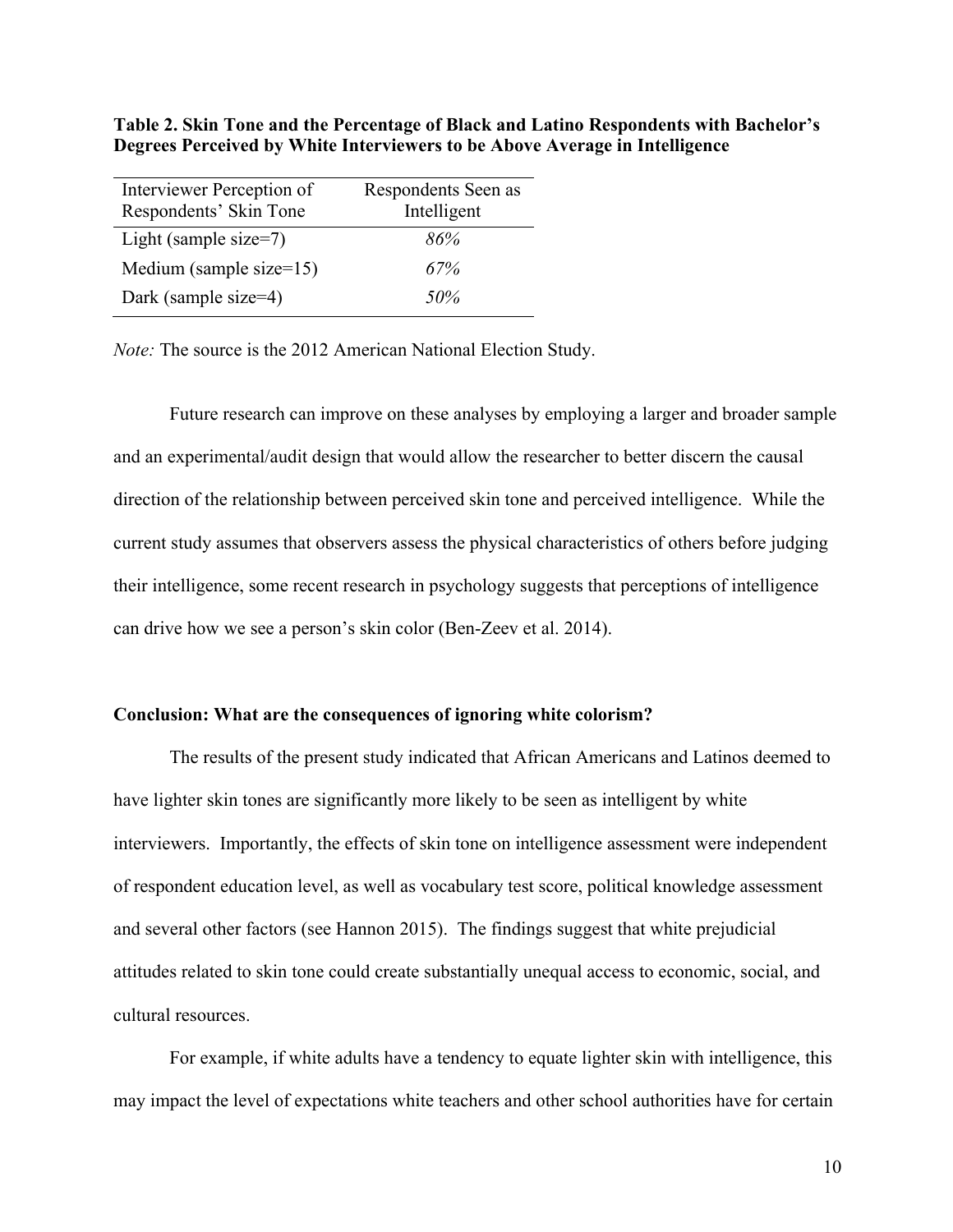students. While there has been a considerable amount of research in education about a potential Pygmalion effect related to a student's race and ethnicity (Cohen et al. 2006; Rosenthal and Jacobson 1968), little attention has been directed at examining how stereotypes based on skin tone can create self-fulfilling prophecies in educational achievement and school disciplinary actions. Moreover, while educational institutions frequently keep track of racial and ethnic disproportionality in outcomes, differences by skin shade are not recorded. In this sense, colorism is the unmentioned and unmonitored "ism" (Harrison 2010).

William Pizzi, Irene Blair, and Charles Judd (2005) echo this argument in reference to colorism in the criminal justice system. As they point out, members of the (overwhelmingly white) legislature and judiciary are acutely aware of disparities between whites and African Americans and Latinos in sentencing. Because of this, steps have been taken to reduce or at least monitor discrimination based on race and ethnicity. The same is not true for discrimination based on phenotype.

More generally, lack of attention to white colorism may enable overly simplistic understandings of white racism. For example, perhaps adapting to a new era of demographic diversity in the U.S. and discussions of a "post-racial society," eugenicists like Richard Lynn (2002) have argued that "Caucasian genes" (operationalized as skin lightness) can explain the considerable variation in IQ test performance *within* the African American population. Central to Lynn's (and other's) claims is the argument that even if one was to concede that African Americans as a group are still discriminated against and this harms their test performance, darker-skinned African Americans are not singled out to receive less educational resources relative to lighter-skinned African Americans. Therefore, from this perspective, since white prejudice cannot account for any within-race significant association between skin tone and test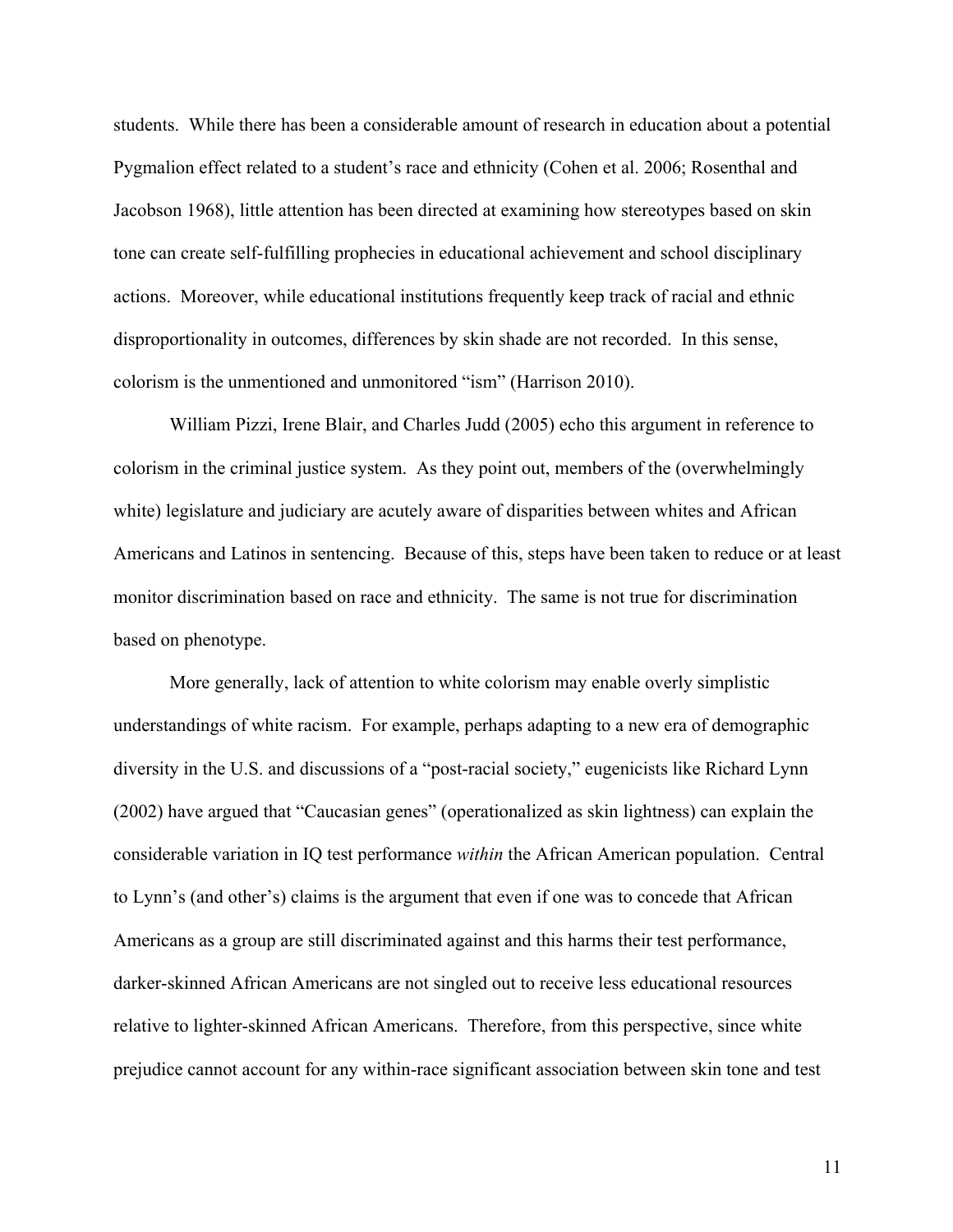score, genetics must be the explanation. While there are certainly other ways to address this argument, appropriate attention to white colorism would rightfully bring historical and institutionalized power dynamics back into the discussion (Hill 2002b).

The history of white colorism runs as deep as the history of white racism in U.S. society. For African Americans, the skin color hierarchy is firmly rooted in the slavery regime, where white owners gave certain work privileges to slaves with more Eurocentric features, especially those with known white heritage (Burton, Bonilla-Silva, Ray, Buckelew, and Freeman 2010; Keith 2009). Indeed, it is telling that even during a period where racial categorization meant the difference between owner and slave, whites still discriminated based on nuanced variation in skin tone. Despite this long history, the Equal Employment Opportunity Commission (2007) has just recently started to give significant attention to skin tone discrimination with its ERACE initiative (Eradicate Racism and Colorism from Employment).

The legal foundation of colorism claims lies with Title VII of the 1964 Civil Rights Act, which prohibits employment discrimination based on "color" (separately from "race"). However, perhaps due to the historical rigidity of racial classifications in the U.S., the general public and the courts continue to have a difficult time distinguishing the concepts of race and color, a distinction that can be important in an increasingly data driven legal process (Nance 2005; Jones 2010). Consider, for example, a hypothetical case where a white employer discriminates against darker-skinned African Americans for customer-relations positions. Claiming racism would be insufficient; such a claim could be countered with evidence of past (lighter-skinned) African American hires.

Sociologists can play an important role in elucidating the overlapping but distinct social meanings of race and skin color. To do this, future sociological research should continue to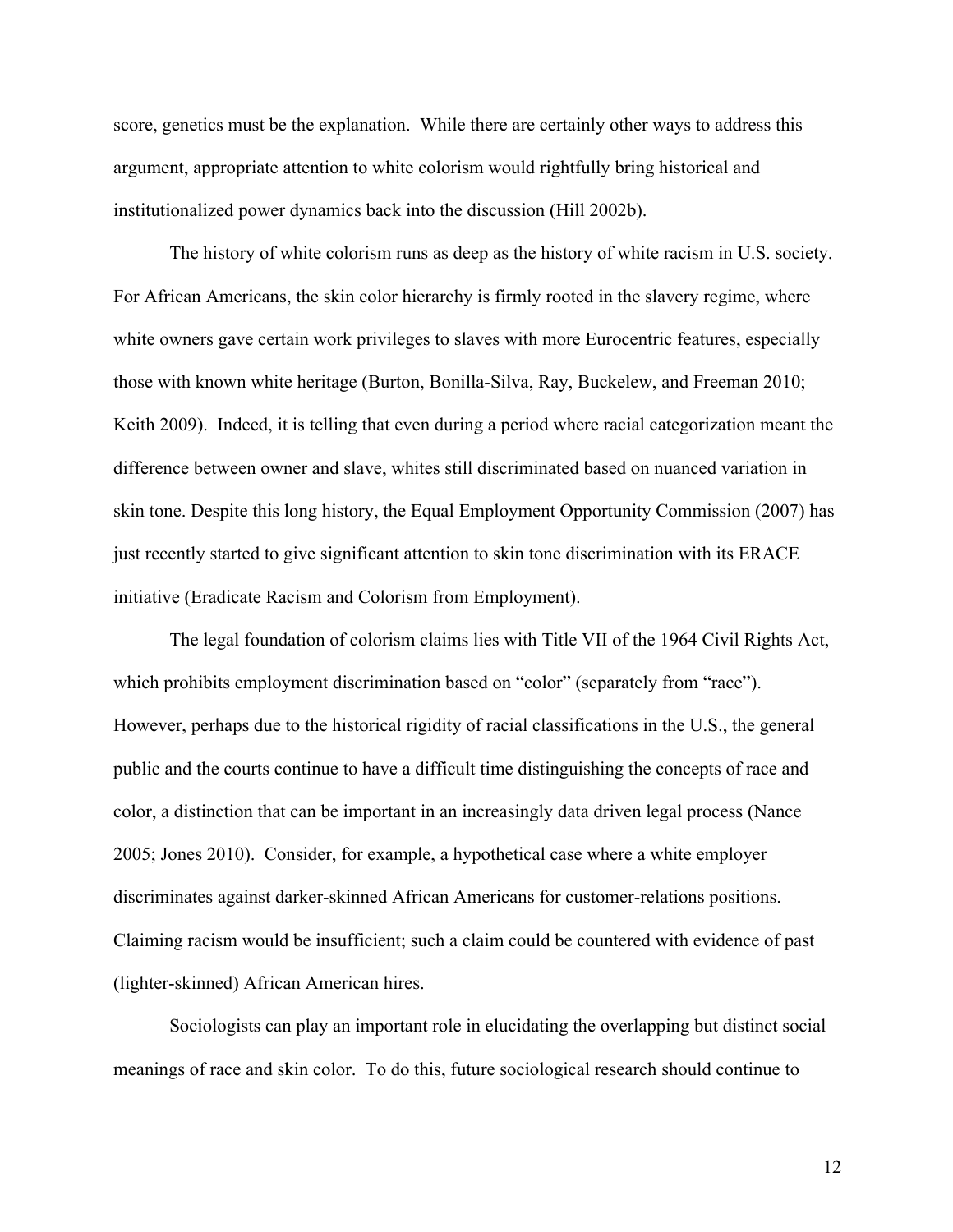dispel the false dichotomization of racism as *inter-* and colorism as *intra-* group discrimination. Extending the reasoning behind sociology's focus on institutionalized power dynamics and "white racism," it is important for future research to give special attention to "white colorism."

#### **References**

- Ben-Zeev, Avi, Dennehy, Tara C., Goodrich, Robin I., Kolarik, Branden S., and Geisler, Mark W. 2014. "When an Educated Black Man Becomes Lighter in the Mind's Eye: Evidence for a Skin Tone Memory Bias." *Sage Open*. January-March 2014: 1-9
- Bonilla-Silva, Eduardo. 2003. "New Racism," Color-blind Racism, and the Future of Whiteness in America." In Ashley Doane and Eduardo Bonilla-Silva (Ed.), *White Out: The Continuing Significance of Racism* (pp. 345-360). New York: Routledge.
- Bonilla-Silva, Eduardo. 2009. *Racism without racists: Color-blind racism and the persistence of racial inequality in the United States* (2nd ed.). Boulder, CO: Rowman and Littlefield.
- Burton, Linda. M., Bonilla-Silva, Eduardo, Ray, Victor, Buckelew, Rose, and Hordge Freeman, Elizabeth. 2010. Critical race theories, colorism, and the decade's research on families of color. *Journal of Marriage and Family*, *72*(3), 440-459.
- Cohen, Geoffrey L., Garcia, Julio, Apfel, Nancy, and Master, Allison. 2006. Reducing the racial achievement gap: a social-psychological intervention. *Science*, *313*(5791), 1307–1310.
- EEOC. 2007. EEOC takes new approach to fighting racism and colorism in the  $21<sup>st</sup>$  century workplace. Accessed November 13, 2015: [http://www.eeoc.gov/eeoc/initiatives/e](http://www.eeoc.gov/eeoc/initiatives/e-race/index.cfm)[race/index.cfm](http://www.eeoc.gov/eeoc/initiatives/e-race/index.cfm)
- Feagin, Joe R., Vera, Hernan. and Batur, Pinar. 2001. *White Racism: The Basics*. New York: Routledge.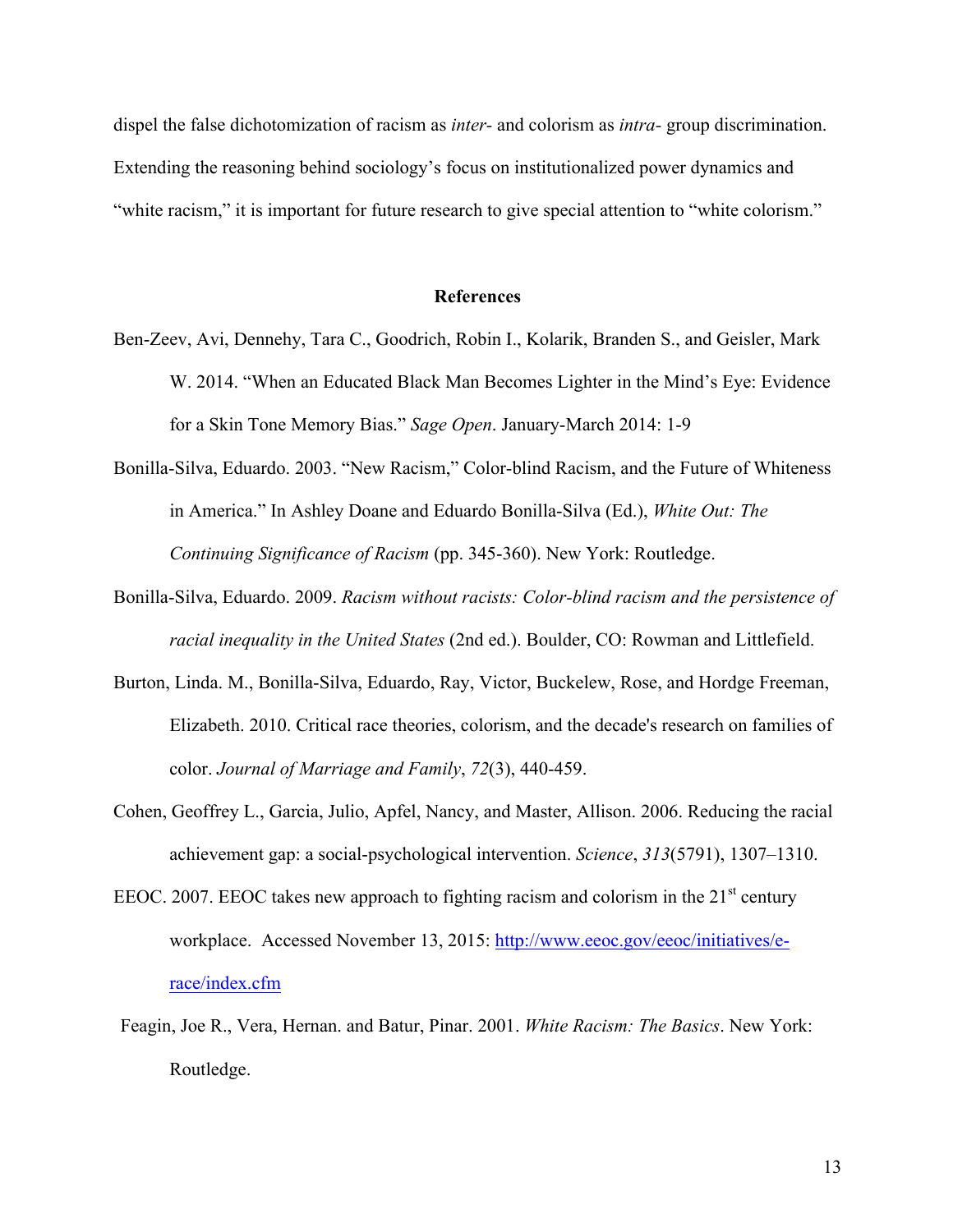- [Gans](http://www.mitpressjournals.org/action/doSearch?action=runSearch&type=advanced&result=true&prevSearch=%2Bauthorsfield%3A(gans%2C+herbert+j.)), Herbert. J. 2012. "Whitening" and the changing American racial hierarchy. *Du Bois Review: Social Science Research on Race*, *9*(2), 267-279.
- Goldsmith, Arthur, Hamilton, Darrick, and Darity, Sandy. 2006. Shades of discrimination: Skin tone and wages. *American Economic Review*, *96*(2), 242-245.
- Gullickson, Aaron. 2005. The Significance of Color Declines: A Re-Analysis of Skin Tone Differentials in Post-Civil Rights America. *Social Forces*. 84(1), 157-180.
- Hagiwara, Nao, Kashy, Deborah, and Cesario, Joseph. 2012. The independent effects of skin tone and facial features on Whites' affective reactions to Blacks. *Journal of Experimental Psychology* 48: 892-898.

Hannon, Lance. 2015. White Colorism. *Social Currents*. 2(1), 13-21.

- Hannon, Lance and Robert DeFina. 2014. Just skin deep: The impact of interviewer race on the assessment of African American respondent skin tone. *Race and Social Problems,* 6 (4) 356-364.
- Harrison, Matthew S. 2010. Colorism: The often undiscussed "ism" in America's workforce. *The Jury Expert*, 22, 67-72.
- Hochschild, Jennifer L. 2012. Lumpers or splitters: analytic and political choices in studying colour lines and colour scales. *Ethnic and Racial Studies*, *35*(7), 1132-1136.
- Hochschild, Jennifer L., and Weaver, Vesla. 2007. The skin color paradox and the American racial order. *Social Forces*, *86*(2), 643-670.
- Hill, Mark E. 2002a. Race of interviewer and perception of skin color: evidence from the multicity study of urban inequality. *American Sociological Review*, 67(1), 99–108.
- Hill, Mark E. 2002b. Skin Color and Intelligence in African Americans: A Reanalysis of Lynn's Data. *Population and Environment*, 24 (2), 209-214.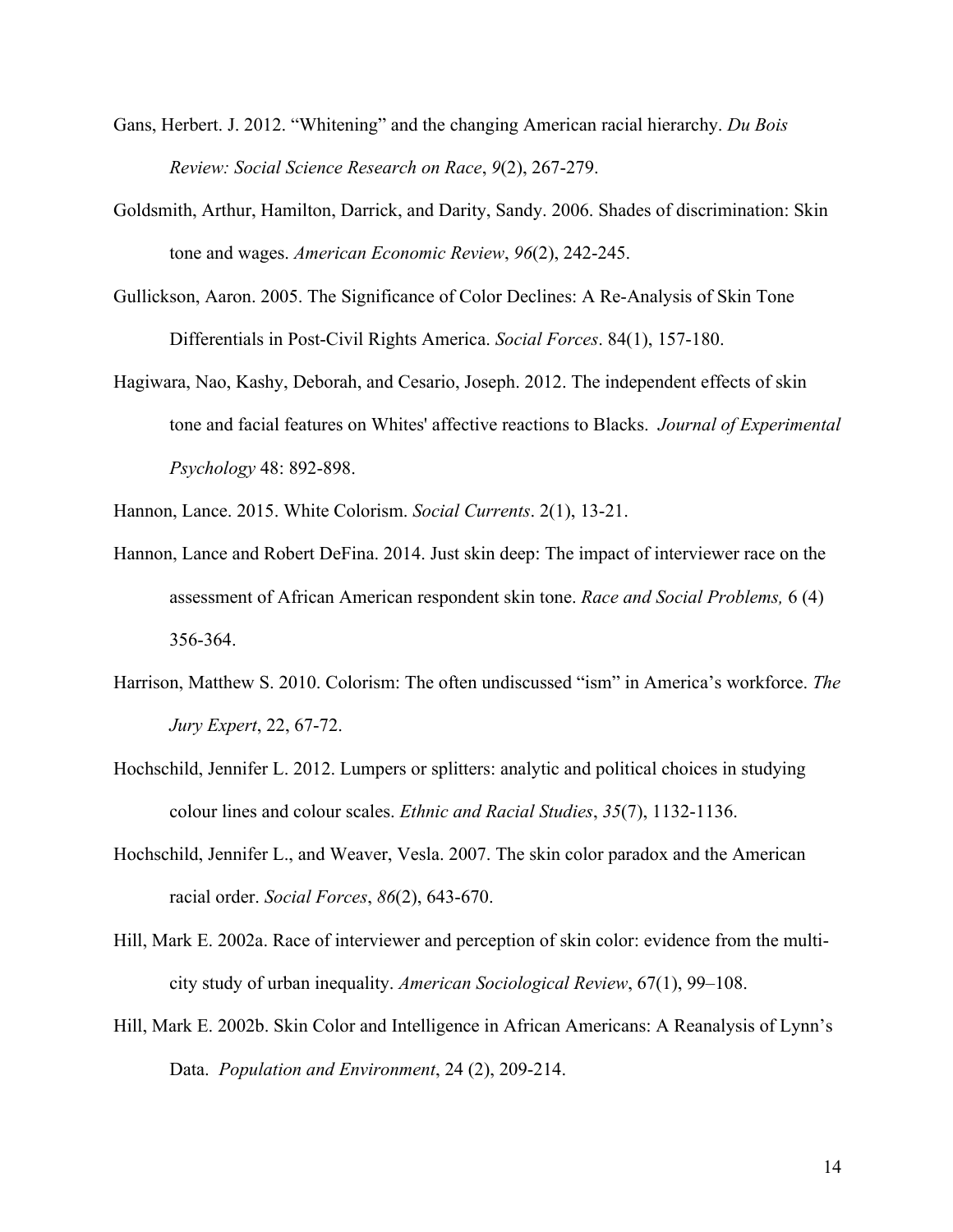Hunter, Margaret L. 2005. *Race, gender, and the politics of skin tone*. New York: Routledge. American women.

Inniss, Janis P. 2010. Colorism: The Hierarchical nature of skin tone that makes "light alright." *Everyday Sociology Blog* Accessed May 13, 2012: http://www.everydaysociologyblog.com/2010/01

- Jones, Trina. 2010. [Intra-Group Preferencing: Proving Skin Color and Identity Performance](http://scholarship.law.duke.edu/faculty_scholarship/2335) [Discrimination](http://scholarship.law.duke.edu/faculty_scholarship/2335), 34 *N.Y.U. Review of Law and Social Change* 657-707.
- Keith, Verna M. 2009. A colorstruck world: skin tone, achievement, and self- esteem among African American women. In E. N. Glenn (Ed.), *Shades of difference: why skin color matters* (pp. 25-39). Los Altos, CA: Stanford University Press.
- Keith, Verna M., and Herring, Cedric. 1991. Skin tone stratification in the black community. *The American Journal of Sociology*, *97*(3), 760-778.
- Lynn, Richard. 2002. Skin color and intelligence in African Americans: a reply to Hill. *Population and Environment*, *24*(20), 215-218.
- Maddox, Keith B., and Stephanie A. Gray. 2002. Cognitive representations of black Americans: re-exploring the role of skin tone. *Personality and Social Psychology Bulletin*, *28*(2), 250–259.
- Massey, Douglas S., and Martin, Jennifer A. 2003. *The NIS skin color scale*. Princeton, NJ: Princeton University.
- Monroe, Carla R. 2013. Colorizing educational research: African American life and schooling as an exemplar. *Educational Researcher*, *42*(1), 9-19.

Nance, Cynthia E. 2005. "Colorable Claims: The Continuing Significance of Color Under Title